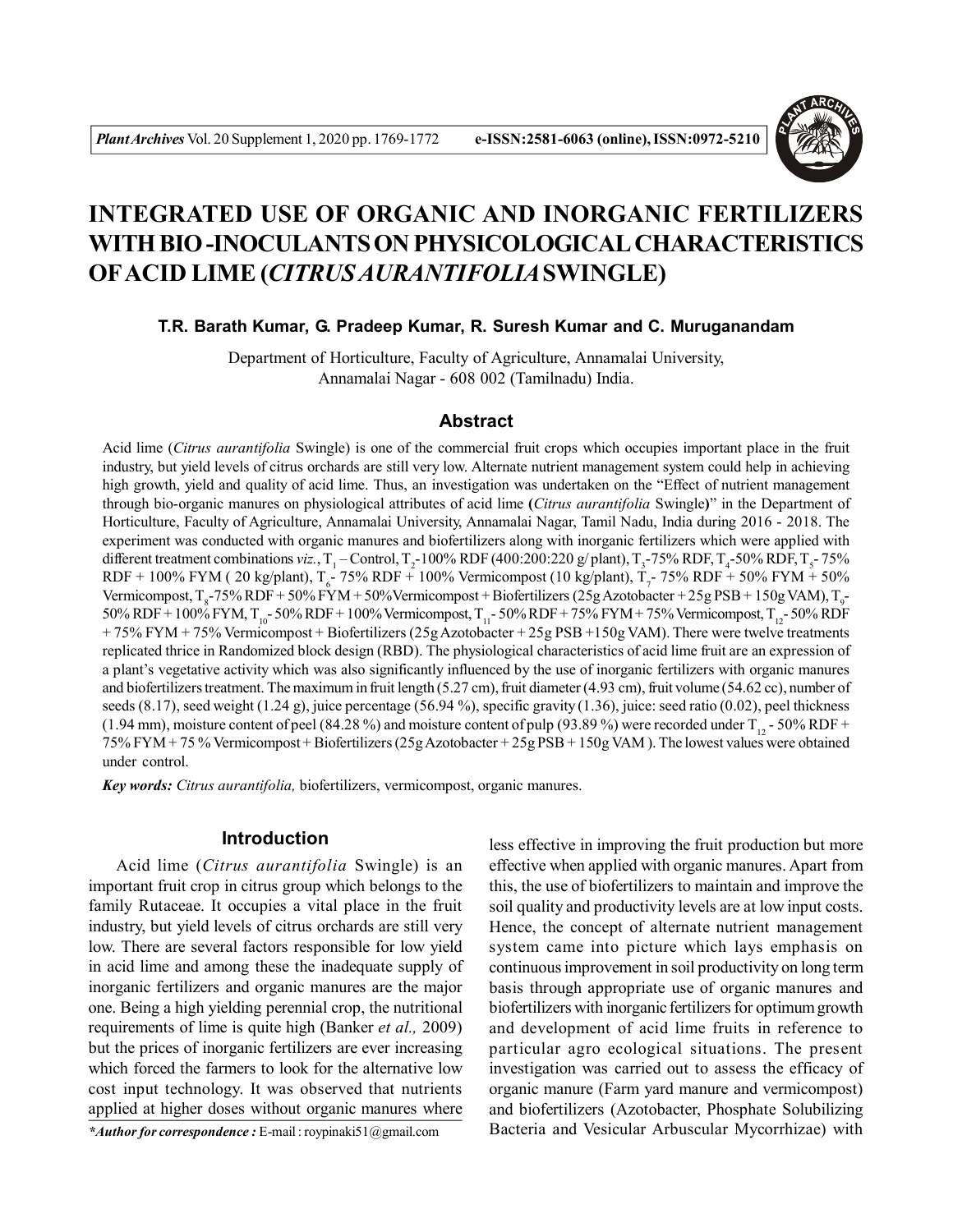inorganic fertilizers on physiological characters of acid lime.

#### **Materials and Methods**

The experiment was conducted in the Department of Horticulture, Faculty of Agriculture, Annamalai University, Annamalai Nagar, Tamil Nadu, India during 2016 - 2018. The treatment consisted with organic manures and biofertilizers along with inorganic fertilizers which were applied with different treatment combinations *viz.*,  $T_1$  – Control,  $T_2$ -100% RDF (400:200:220 g/ plant),  $T_{3}$ -75% RDF,  $T_{4}$ -50% RDF,  $T_{5}$ - 75% RDF + 100% FYM  $(20 \text{ kg/plant})$ , T<sub>6</sub> - 75% RDF + 100% Vermicompost (10) kg/plant),  $T_{7}$ - 75% RDF + 50% FYM + 50% Vermicompost,  $T_s$ -75% RDF + 50% FYM + 50% Vermicompost + Biofertilizers (25g Azotobacter + 25g  $\text{PSB} + 150\text{g}$  VAM), T<sub>9</sub>-50% RDF + 100% FYM, T<sub>10</sub>-50% RDF + 100% Vermicompost,  $T_{11}$ - 50% RDF + 75% FYM + 75% Vermicompost,  $T_{12}$ - 50% RDF + 75% FYM + 75% Vermicompost + Biofertilizers (25g Azotobacter + 25g PSB +150g VAM). There were twelve treatments replicated thrice in Randomized block design (RBD). The observations were recorded on physiological parameters *viz.,* The maximum fruit length (cm), fruit diameter (cm), fruit volume (cc), number of seeds (No), seed weight  $(g)$ , juice percentage  $(\%)$ , specific gravity, juice: seed ratio, peel thickness (mm), moisture content of peel (%) and moisture content of pulp (%) The data generated through this investigation was analyzed by the statistical method of Panse and Sukhatme (1985).

#### **Results and Discussion**

The physiological characteristics of acid lime fruit are an expression of a plant's vegetative activity which was also significantly influenced by the use of inorganic fertilizers with organic manures and biofertilizers treatment. The maximum in fruit length (5.27 cm), fruit diameter (4.93 cm), fruit volume (54.62 cc), number of seeds (8.17), seed weight (1.24 g), juice percentage (56.94%), specific gravity (1.36), juice: seed ratio (0.02), peel thickness (1.94 mm), moisture content of peel (84.28%) and moisture content of pulp (93.89%) were recorded under T<sub>12</sub> - 50% RDF + 75% FYM + 75% Vermicompost + Biofertilizers (25g Azotobacter + 25g  $PSB + 150g$  VAM). The lowest values were obtained under control.

The marked effect of nitrogen on various characters of fruits was due to fact that, it increased the efficiency of metabolic processes of the tree and thus encouraged the growth of the plant in general and consequently the various parts of the plant including fruit. N, P and K fertilizer application, which might have resulted in high rate of photosynthesis results in higher carbohydrate accumulation in fruit thereby increasing in fruit diameter and weight. As the application of NPK significantly enhanced the plant growth and through its beneficial effects, which in turn resulted in an increased in fruit size (Singh *et al*., 2003) in guava. These observations are in agreement with findings of Sharma *et al.,* (2012) and Godage *et al*., (2013) in guava.

The higher uptake of nutrients in the tissues of Nagpur mandarin with recommended dose of NPK might have occurred due to stimulation of the rates of various physiological and metabolic processes resulting in better size, weight and fruit yield of Nagpur mandarin. These results are in accordance with the findings of Treder (2007) in apple and Hadole *et al.,* (2015) in Nagpur mandarin.

The potassium is known to be a vital element for the development of fruit, movement of sugar and indirectly photosynthesis. The findings are in accordance with those of Yasin Ashraf *et al.,* (2010) in kinnow mandarin and Pawar *et al*., (2014) in acid lime.

The ample increase in the juice content in case of combination of organic and inorganic sources of nitrogen appears to be due to the added benefits of organic matter which improves the soil structure, penetration, retention of moisture etc. and root proliferation by biofertilizer. Since water is the chief constituent of fruit juice, its increased availability within certain limits was apt to affect the juice percentage favourably. There is enough evidence in literature to support these findings. Madhavi (2001) also elaborated similar results in sweet orange.

Dey *et al.,* (2005) who reported an increase in the physical characteristics of guava with the application of biofertilizer and organic manure alone. Beneficial effect of integrated sources on yield of guava could be attributed to the fact that FYM after proper decomposition and mineralization supplied available nutrients directly to the trees, which had solublizing effect on fixed forms of nutrient in soil and had improved physico-chemical and microbial environment leading to better expression of response to applied chemical fertilizers these are important constituents of nucleotides, protein, chlorophyll and enzymes, taking part in various metabolic processes and having direct impact on vegetative and reproductive phases of fruits. The increase in average fruit weight due to the integration of organic sources of nutrients occurred due to accelerated mobility of photosynthates from source to sink as influenced by the growth hormones, released or synthesized due to organic sources of nutrients. The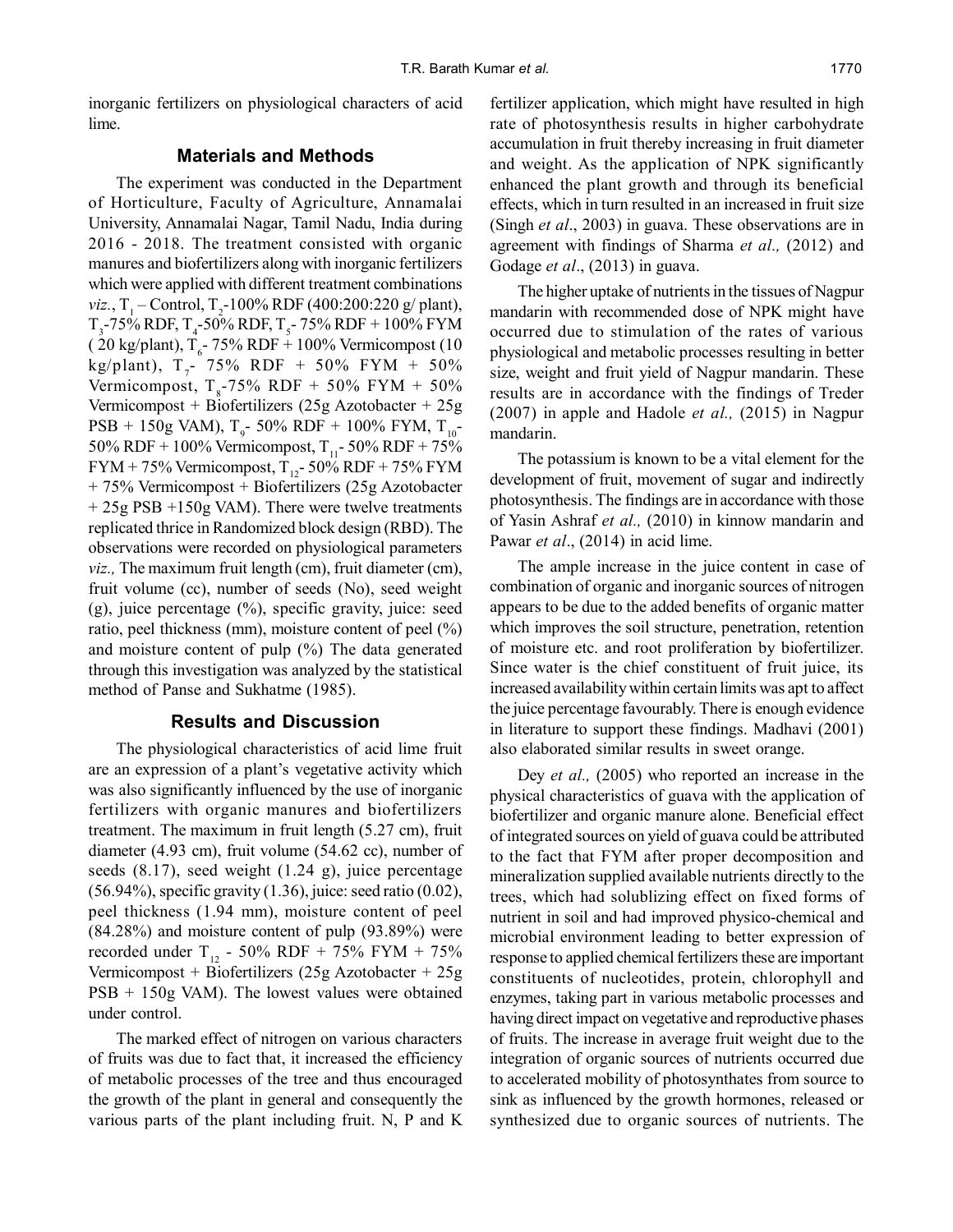increase in fruit volume was attributed to the corresponding increase in length and diameter. Similar results were also observed by Yadav *et al.,* (2011) in mango and Sharma *et al.,* (2013) in guava.

Organic manures and biofertilizers have direct role in nitrogen fixation, production of phytohormones like substances and increased uptake of nutrients hence quality improvement reflected in fruit character. These observations are in agreement with the findings of Madhavi *et al*., (2008) in mango and Baviskar *et al.,*  $(2011)$  in sapota.

Fruit weight and fruit size are highly correlated with dry matter content and balance level of hormones. Superior physical fruit quality may be due to fact that, organic manures and microbial fertilizers enhances the nutrient availability by enhancing the capability of plants to better solute uptake from rhizosphere, also these nitrogen fixers are known for accumulation of dry matter and their translocation as well as favour synthesis of different growth regulators. The above findings are in accordance with Gawande *et al.,* (1998) and Baviskar *et al.,* (2011) in sapota.

The organic matter also helps in more uptake of water in plant tissue and retention of moisture in soil. The application of biofertilizer might have lead to secretion of some organic acids such as acetic acid, formic acid, propionic acid, lactic acid, glycolic acid etc. and converted insoluble form of minerals of soil into soluble forms. The acids lower the pH and bring about dissolution of bound forms of nutrients. Some of the hydroxy acids may chelate with Ca and Fe resulting in effective solubilization of crops (Asokan *et al*., 2000) and Savreet Khehra, (2014) in lemon.

Biofertilizers enhances the nutrient availability by enhancing the capability of plants to attribute to better solute uptake from rhizosphere and also helped in mitigating minimum stress in acid lime Pawar *et al*., (2014). Moreover, the biofertilization improve the root system resulting in increased availability of enzymes which lead to strengthening of cells and improve cell metabolism. Similar results have also been reported by Ibrahim *et al.,* (2010) and Savreet Khehra (2014) in lemon.

VAM fungi to interact with other soil microbes like the free-living nitrogen fixers and phosphate solubilisers to improve their efficiency for the biochemical cycling of elements and supply the host plants with their nutrients requirements. These results are in agreement with those of Ba *et al*., (2001) who reported that the use of *B. megaterium* and VAM fungi as biofertilizers enhanced grape vines growth and increased the fruit yield.

| Tr. No                | Fruit  | Fruit    | Fruit  | No. of     | <b>Seed</b> | Juice                        | <b>Specific</b> | Juice:      | Peel               | <b>Moisture</b> | <b>Moisture</b> |
|-----------------------|--------|----------|--------|------------|-------------|------------------------------|-----------------|-------------|--------------------|-----------------|-----------------|
|                       | length | diameter | volume | seeds per  | weight      | content                      | gravity         | <b>Seed</b> | thickn-            | content of      | content of      |
|                       | (cm)   | (cm)     | (ml)   | fruit(Nos) | (g)         | $\left( \frac{9}{6} \right)$ |                 | ratio       | $\mathbf{ess}(mm)$ | $peel(\%)$      | $pulp(\%)$      |
| T                     | 3.69   | 3.56     | 28.95  | 9.50       | 3.23        | 35.60                        | 1.09            | 0.050       | 1.09               | 67.16           | 71.56           |
| $T_{2}$               | 4.17   | 3.97     | 36.01  | 9.16       | 2.67        | 41.20                        | 1.15            | 0.042       | 1.32               | 71.79           | 77.60           |
| $\overline{T}_3$      | 4.00   | 3.85     | 33.60  | 9.27       | 2.86        | 39.19                        | 1.13            | 0.045       | 1.23               | 70.22           | 75.58           |
| T                     | 3.84   | 3.70     | 31.22  | 9.38       | 3.05        | 37.35                        | 1.11            | 0.047       | 1.15               | 68.68           | 73.57           |
| $\overline{T}_5$      | 4.54   | 4.26     | 40.91  | 8.90       | 2.27        | 44.88                        | 1.21            | 0.036       | 1.52               | 74.99           | 81.70           |
| $T_{6}$               | 4.84   | 4.43     | 45.16  | 8.71       | 1.96        | 48.39                        | 1.25            | 0.031       | 1.62               | 78.09           | 85.61           |
| $T_{\tau}$            | 5.04   | 4.54     | 47.75  | 8.57       | 1.76        | 50.76                        | 1.28            | 0.028       | 1.70               | 79.74           | 87.83           |
| $\overline{T}_8$      | 5.33   | 4.76     | 51.94  | 8.36       | 1.46        | 54.47                        | 1.32            | 0.023       | 1.82               | 82.38           | 91.63           |
| T<br>$\mathbf{1}_{9}$ | 4.36   | 4.10     | 38.44  | 9.04       | 2.47        | 43.01                        | 1.18            | 0.039       | 1.43               | 73.41           | 79.67           |
| $\overline{T}_{10}$   | 4.63   | 4.32     | 42.63  | 8.84       | 2.16        | 46.10                        | 1.22            | 0.034       | 1.55               | 76.38           | 83.47           |
| $\overline{T}_{11}$   | 5.26   | 4.72     | 50.36  | 8.41       | 1.55        | 53.17                        | 1.31            | 0.025       | 1.79               | 81.60           | 90.01           |
| $\overline{T}_{12}$   | 5.57   | 4.93     | 54.62  | 8.17       | 1.24        | 56.94                        | 1.36            | 0.020       | 1.94               | 84.28           | 93.89           |
| S.Ed                  | 0.05   | 0.03     | 0.99   | 0.05       | 0.15        | 0.80                         | 0.01            | 0.0012      | 0.02               | 0.76            | 0.98            |
| $CD(P=0.05)$          | 0.12   | 0.08     | 1.97   | 0.08       | 0.074       | 1.63                         | 0.02            | 0.0026      | 0.04               | 1.50            | 1,94            |

**Table 1:** Efficacy of organic and inorganic fertilizers with bio-inoculants on Fruit length (cm), Fruit diameter (cm), Fruit volume (ml), Number of seeds per fruit (Nos), seed weight (g), Juice content (%), Specific gravity, Juice: Seed ratio, Peel thickness (mm), Moisture content of peel (%) and Moisture content of Acid lime (C*itrus aurantifolia* Swingle)

Treatment Details:  $T_1$  – Control,  $T_2$ -100% RDF (400:200:220 g/ plant),  $T_3$ -75% RDF,  $T_4$ -50% RDF,  $T_5$ -75% RDF + 100% FYM (20 kg/plant),  $T_c$ - 75% RDF + 100% Vermicompost (10 kg/plant),  $T_7$ - 75% RDF + 50% FYM + 50% Vermicompost,  $T_8$ -75%  $RDF + 50\%$  FYM + 50%Vermicompost + Biofertilizers (25g Azotobacter + 25g PSB + 150g VAM), T<sub>9</sub>-50% RDF + 100% FYM,  $T_{10}$ - 50% RDF + 100% Vermicompost,  $T_{11}$ - 50% RDF + 75% FYM + 75% Vermicompost,  $T_{12}$ - 50% RDF + 75% FYM + 75% Vermicompost + Biofertilizers (25g Azotobacter + 25g PSB +150g VAM).